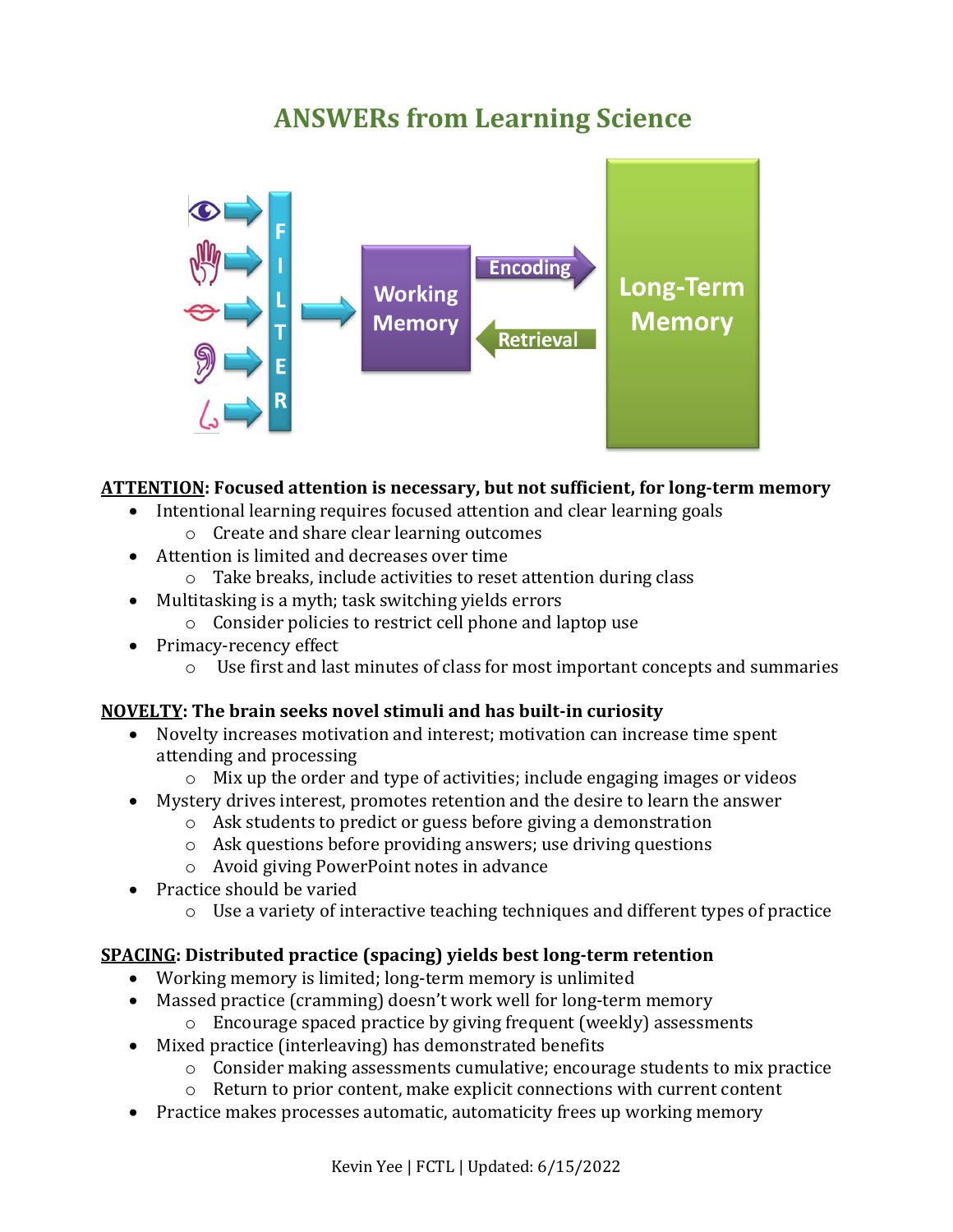• Spacing gaps should include sleep, which helps memory formation and learning o Tell students to review notes just before bed

#### **WHY: Meaning and context help retention**

- We understand new things in the context of what we already know
	- o Provide concrete, relatable examples to help understand abstract concepts
	- o Put knowledge into the larger context/big picture; why it matters
- Help students put knowledge into larger context, connect items, see relevance
	- o Use mind maps/concept maps, flow charts
	- o Encourage elaboration—expanding on ideas with additional details and explanation
	- o Connect to current events or real-life examples to make it relevant
- We solve new problems better when we understand the underlying principles o Encourage students to identify or summarize underlying principles
- Chunking: creates pattern, increases functional capacity of working memory
- Rote memorization: mnemonics (acronyms, pegging, loci, visual link, songs)
- Metamemory (teaching students about memory) improves learning

**EMOTIONS**: Memory formation involves the limbic system, also associated with emotions

- "Affective filter" can impact perception of teacher AND subject matter
	- o Share your enthusiasm for the subject matter
	- o Get to know your students' interests and career goals, try to include them
	- o Present yourself as a real, approachable person by sharing appropriate, humanizing information
	- o Tell relevant stories to make big ideas personal
	- o Come to class 5 minutes early and stay 5 minutes late to chat
- Cortisol (stress) is bad for the hippocampus's optimal functioning
	- o Set realistic, clear expectations for assignments and exams to minimize anxiety
- The brain uses up to 25% of the body's energy: nutrition, hydration, sleep matter
	- o Set reasonable deadlines that recognize the need for appropriate sleep

**RETRIEVAL:** Retrieval practice and appropriate application strengthens long-term memory

- Retrieval practice or practice testing is highly effective
	- o Make practice tests available
	- o Encourage self-quizzing, flash cards
	- o Reward additional practice with extra credit
- What you think about is what you remember—the practice must be appropriate to the eventual assessment
	- o Use orienting tasks such as prediction, reflection, questions/prompts to guide study
	- o Ask students "what are you thinking about when you study?"
- Learning is effortful; there are no shortcuts
	- o Tell students that how they study is important; not just how much
	- o Rereading, highlighting are common, ineffective practices